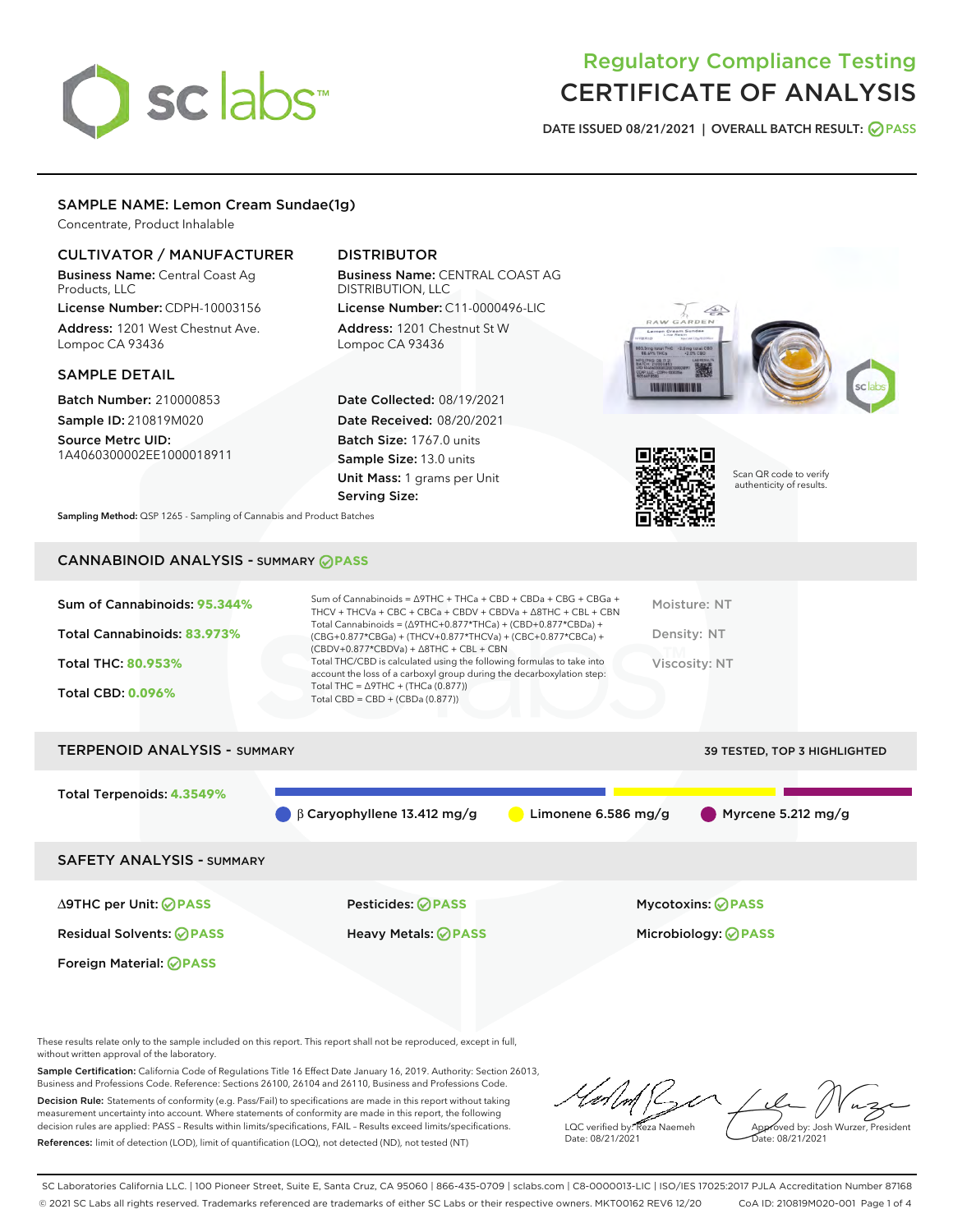



LEMON CREAM SUNDAE(1G) | DATE ISSUED 08/21/2021 | OVERALL BATCH RESULT: 2 PASS

#### CANNABINOID TEST RESULTS - 08/21/2021 2 PASS

Tested by high-performance liquid chromatography with diode-array detection (HPLC-DAD). **Method:** QSP 1157 - Analysis of Cannabinoids by HPLC-DAD

#### TOTAL CANNABINOIDS: **83.973%**

Total Cannabinoids (Total THC) + (Total CBD) + (Total CBG) + (Total THCV) + (Total CBC) + (Total CBDV) + ∆8THC + CBL + CBN

TOTAL THC: **80.953%** Total THC (∆9THC+0.877\*THCa)

TOTAL CBD: **0.096%** Total CBD (CBD+0.877\*CBDa)

TOTAL THCV: 0.33% Total THCV (THCV+0.877\*THCVa) TOTAL CBC: 0.664%

TOTAL CBG: 1.93% Total CBG (CBG+0.877\*CBGa)

Total CBC (CBC+0.877\*CBCa)

TOTAL CBDV: ND Total CBDV (CBDV+0.877\*CBDVa)

| <b>COMPOUND</b>  | LOD/LOQ<br>(mg/g)          | <b>MEASUREMENT</b><br><b>UNCERTAINTY</b><br>(mg/g) | <b>RESULT</b><br>(mg/g) | <b>RESULT</b><br>(%) |
|------------------|----------------------------|----------------------------------------------------|-------------------------|----------------------|
| <b>THCa</b>      | 0.05/0.14                  | ±22.974                                            | 893.92                  | 89.392               |
| <b>A9THC</b>     | 0.06/0.26                  | ±0.879                                             | 25.56                   | 2.556                |
| <b>CBGa</b>      | 0.1/0.2                    | ±0.94                                              | 18.1                    | 1.81                 |
| <b>CBCa</b>      | 0.07 / 0.28                | ±0.370                                             | 7.57                    | 0.757                |
| <b>THCVa</b>     | 0.07 / 0.20                | ±0.179                                             | 3.76                    | 0.376                |
| <b>CBG</b>       | 0.06/0.19                  | ±0.136                                             | 3.44                    | 0.344                |
| <b>CBDa</b>      | 0.02/0.19                  | ±0.032                                             | 1.09                    | 0.109                |
| $\triangle$ 8THC | 0.1 / 0.4                  | N/A                                                | <b>ND</b>               | <b>ND</b>            |
| <b>THCV</b>      | 0.1/0.2                    | N/A                                                | <b>ND</b>               | <b>ND</b>            |
| <b>CBD</b>       | 0.07/0.29                  | N/A                                                | <b>ND</b>               | <b>ND</b>            |
| <b>CBDV</b>      | 0.04 / 0.15                | N/A                                                | <b>ND</b>               | <b>ND</b>            |
| <b>CBDVa</b>     | 0.03/0.53                  | N/A                                                | <b>ND</b>               | <b>ND</b>            |
| <b>CBL</b>       | 0.06 / 0.24                | N/A                                                | <b>ND</b>               | <b>ND</b>            |
| <b>CBN</b>       | 0.1/0.3                    | N/A                                                | <b>ND</b>               | <b>ND</b>            |
| <b>CBC</b>       | 0.2 / 0.5                  | N/A                                                | <b>ND</b>               | <b>ND</b>            |
|                  | <b>SUM OF CANNABINOIDS</b> |                                                    | 953.44 mg/g             | 95.344%              |

#### **UNIT MASS: 1 grams per Unit**

| ∆9THC per Unit                                                                            | 1120 per-package limit | 25.56 mg/unit  | <b>PASS</b> |  |
|-------------------------------------------------------------------------------------------|------------------------|----------------|-------------|--|
| <b>Total THC per Unit</b>                                                                 |                        | 809.53 mg/unit |             |  |
| <b>CBD per Unit</b>                                                                       |                        | <b>ND</b>      |             |  |
| <b>Total CBD per Unit</b>                                                                 |                        | $0.96$ mg/unit |             |  |
| Sum of Cannabinoids<br>per Unit                                                           |                        | 953.44 mg/unit |             |  |
| <b>Total Cannabinoids</b><br>per Unit                                                     |                        | 839.73 mg/unit |             |  |
| <b>MOISTURE TEST RESULT</b><br><b>VISCOSITY TEST RESULT</b><br><b>DENSITY TEST RESULT</b> |                        |                |             |  |

Not Tested

Not Tested

Not Tested

#### TERPENOID TEST RESULTS - 08/21/2021

Terpene analysis utilizing gas chromatography-flame ionization detection (GC-FID). **Method:** QSP 1192 - Analysis of Terpenoids by GC-FID

| <b>COMPOUND</b>           | LOD/LOQ<br>(mg/g) | <b>MEASUREMENT</b><br><b>UNCERTAINTY</b><br>(mg/g) | <b>RESULT</b><br>(mg/g)                         | <b>RESULT</b><br>(%) |
|---------------------------|-------------------|----------------------------------------------------|-------------------------------------------------|----------------------|
| $\beta$ Caryophyllene     | 0.004 / 0.012     | ±0.4775                                            | 13.412                                          | 1.3412               |
| Limonene                  | 0.005 / 0.016     | ±0.0942                                            | 6.586                                           | 0.6586               |
| <b>Myrcene</b>            | 0.008 / 0.025     | ±0.0672                                            | 5.212                                           | 0.5212               |
| $\alpha$ Humulene         | 0.009 / 0.029     | ±0.1341                                            | 4.178                                           | 0.4178               |
| Linalool                  | 0.009 / 0.032     | ±0.0814                                            | 2.142                                           | 0.2142               |
| trans- $\beta$ -Farnesene | 0.008 / 0.025     | ±0.0660                                            | 1.858                                           | 0.1858               |
| $\alpha$ Bisabolol        | 0.008 / 0.026     | ±0.0975                                            | 1.826                                           | 0.1826               |
| Valencene                 | 0.009 / 0.030     | ±0.1236                                            | 1.794                                           | 0.1794               |
| Terpinolene               | 0.008 / 0.026     | ±0.0351                                            | 1.712                                           | 0.1712               |
| $\beta$ Pinene            | 0.004 / 0.014     | ±0.0104                                            | 0.902                                           | 0.0902               |
| Fenchol                   | 0.010 / 0.034     | ±0.0319                                            | 0.825                                           | 0.0825               |
| <b>Terpineol</b>          | 0.016 / 0.055     | ±0.0469                                            | 0.764                                           | 0.0764               |
| $\alpha$ Pinene           | 0.005 / 0.017     | ±0.0055                                            | 0.636                                           | 0.0636               |
| Ocimene                   | 0.011 / 0.038     | ±0.0174                                            | 0.543                                           | 0.0543               |
| Caryophyllene<br>Oxide    | 0.010 / 0.033     | ±0.0166                                            | 0.360                                           | 0.0360               |
| <b>Borneol</b>            | 0.005 / 0.016     | ±0.0071                                            | 0.170                                           | 0.0170               |
| Camphene                  | 0.005 / 0.015     | ±0.0011                                            | 0.095                                           | 0.0095               |
| Citronellol               | 0.003 / 0.010     | ±0.0039                                            | 0.080                                           | 0.0080               |
| Eucalyptol                | 0.006 / 0.018     | ±0.0018                                            | 0.073                                           | 0.0073               |
| Guaiol                    | 0.009 / 0.030     | ±0.0032                                            | 0.068                                           | 0.0068               |
| Fenchone                  | 0.009 / 0.028     | ±0.0016                                            | 0.056                                           | 0.0056               |
| Sabinene Hydrate          | 0.006 / 0.022     | ±0.0019                                            | 0.050                                           | 0.0050               |
| $\alpha$ Phellandrene     | 0.006 / 0.020     | ±0.0006                                            | 0.045                                           | 0.0045               |
| $\alpha$ Terpinene        | 0.005 / 0.017     | ±0.0006                                            | 0.039                                           | 0.0039               |
| $\gamma$ Terpinene        | 0.006 / 0.018     | ±0.0007                                            | 0.039                                           | 0.0039               |
| 3 Carene                  | 0.005 / 0.018     | ±0.0005                                            | 0.036                                           | 0.0036               |
| <b>Geranyl Acetate</b>    | 0.004 / 0.014     | ±0.0014                                            | 0.033                                           | 0.0033               |
| Nerol                     | 0.003 / 0.011     | ±0.0007                                            | 0.015                                           | 0.0015               |
| Sabinene                  | 0.004 / 0.014     | N/A                                                | <loq< th=""><th><loq< th=""></loq<></th></loq<> | <loq< th=""></loq<>  |
| p-Cymene                  | 0.005 / 0.016     | N/A                                                | <loq< th=""><th><loq< th=""></loq<></th></loq<> | <loq< th=""></loq<>  |
| Isoborneol                | 0.004 / 0.012     | N/A                                                | <loq< th=""><th><loq< th=""></loq<></th></loq<> | <loq< th=""></loq<>  |
| (-)-Isopulegol            | 0.005 / 0.016     | N/A                                                | ND                                              | ND                   |
| Camphor                   | 0.006 / 0.019     | N/A                                                | <b>ND</b>                                       | <b>ND</b>            |
| Menthol                   | 0.008 / 0.025     | N/A                                                | <b>ND</b>                                       | <b>ND</b>            |
| R-(+)-Pulegone            | 0.003 / 0.011     | N/A                                                | ND                                              | ND                   |
| Geraniol                  | 0.002 / 0.007     | N/A                                                | <b>ND</b>                                       | ND                   |
| $\alpha$ Cedrene          | 0.005 / 0.016     | N/A                                                | <b>ND</b>                                       | <b>ND</b>            |
| Nerolidol                 | 0.009 / 0.028     | N/A                                                | ND                                              | ND                   |
| Cedrol                    | 0.008 / 0.027     | N/A                                                | <b>ND</b>                                       | ND                   |
| <b>TOTAL TERPENOIDS</b>   |                   |                                                    | 43.549 mg/g                                     | 4.3549%              |

SC Laboratories California LLC. | 100 Pioneer Street, Suite E, Santa Cruz, CA 95060 | 866-435-0709 | sclabs.com | C8-0000013-LIC | ISO/IES 17025:2017 PJLA Accreditation Number 87168 © 2021 SC Labs all rights reserved. Trademarks referenced are trademarks of either SC Labs or their respective owners. MKT00162 REV6 12/20 CoA ID: 210819M020-001 Page 2 of 4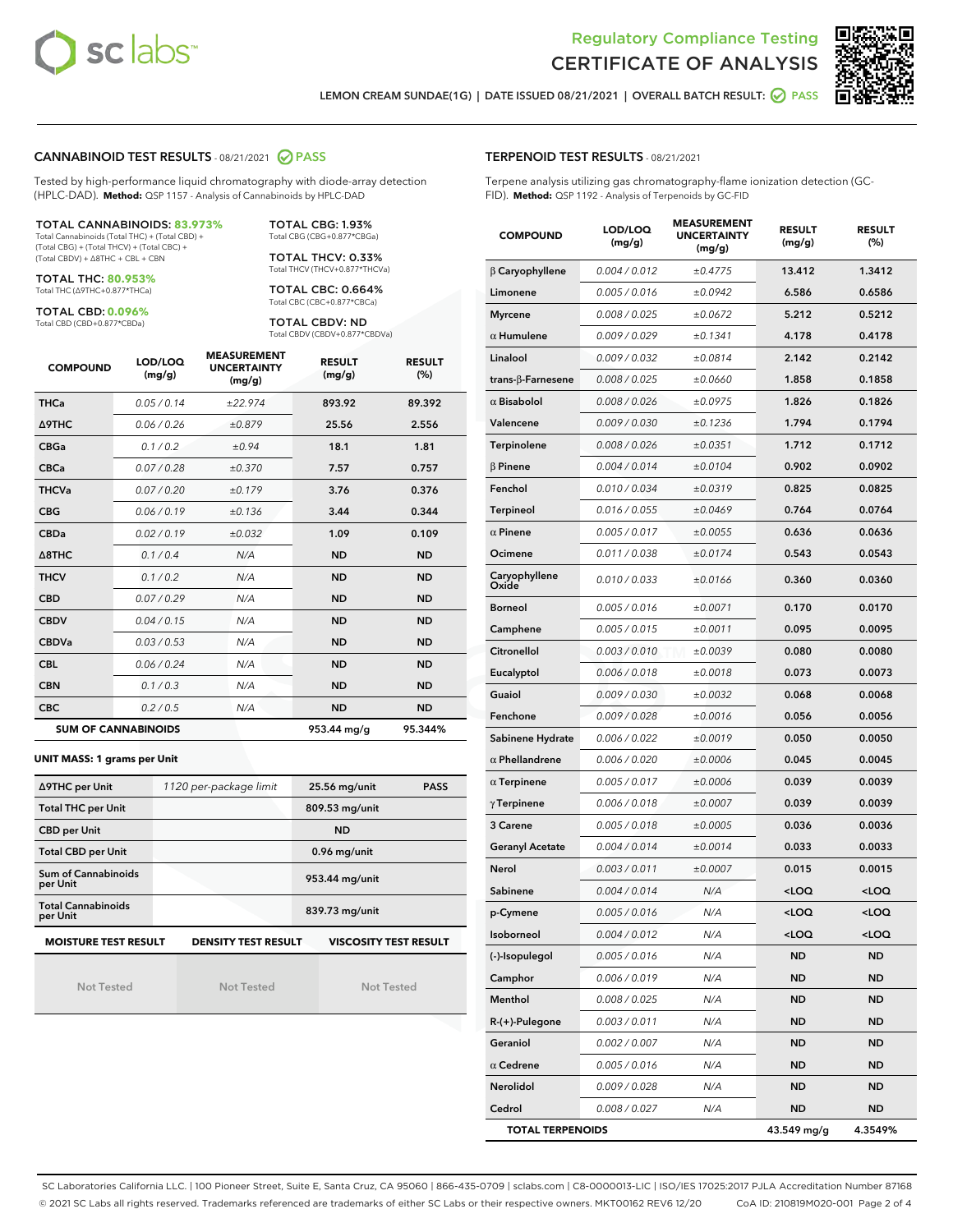



LEMON CREAM SUNDAE(1G) | DATE ISSUED 08/21/2021 | OVERALL BATCH RESULT:  $\bigcirc$  PASS

# CATEGORY 1 PESTICIDE TEST RESULTS - 08/21/2021 2 PASS

Pesticide and plant growth regulator analysis utilizing high-performance liquid chromatography-mass spectrometry (HPLC-MS) or gas chromatography-mass spectrometry (GC-MS). \*GC-MS utilized where indicated. **Method:** QSP 1212 - Analysis of Pesticides and Mycotoxins by LC-MS or QSP 1213 - Analysis of Pesticides by GC-MS

| <b>COMPOUND</b>             | LOD/LOQ<br>$(\mu g/g)$ | <b>ACTION</b><br><b>LIMIT</b><br>$(\mu g/g)$ | <b>MEASUREMENT</b><br><b>UNCERTAINTY</b><br>$(\mu g/g)$ | <b>RESULT</b><br>$(\mu g/g)$ | <b>RESULT</b> |
|-----------------------------|------------------------|----------------------------------------------|---------------------------------------------------------|------------------------------|---------------|
| Aldicarb                    | 0.03/0.08              | $\ge$ LOD                                    | N/A                                                     | <b>ND</b>                    | <b>PASS</b>   |
| Carbofuran                  | 0.02 / 0.05            | $\ge$ LOD                                    | N/A                                                     | <b>ND</b>                    | <b>PASS</b>   |
| Chlordane*                  | 0.03 / 0.08            | $\ge$ LOD                                    | N/A                                                     | <b>ND</b>                    | <b>PASS</b>   |
| Chlorfenapyr*               | 0.03/0.10              | $\ge$ LOD                                    | N/A                                                     | <b>ND</b>                    | <b>PASS</b>   |
| Chlorpyrifos                | 0.02 / 0.06            | $\ge$ LOD                                    | N/A                                                     | <b>ND</b>                    | <b>PASS</b>   |
| Coumaphos                   | 0.02 / 0.07            | $\ge$ LOD                                    | N/A                                                     | <b>ND</b>                    | <b>PASS</b>   |
| Daminozide                  | 0.02 / 0.07            | $>$ LOD                                      | N/A                                                     | <b>ND</b>                    | <b>PASS</b>   |
| <b>DDVP</b><br>(Dichlorvos) | 0.03/0.09              | $\geq$ LOD                                   | N/A                                                     | <b>ND</b>                    | <b>PASS</b>   |
| <b>Dimethoate</b>           | 0.03 / 0.08            | $\ge$ LOD                                    | N/A                                                     | <b>ND</b>                    | <b>PASS</b>   |
| Ethoprop(hos)               | 0.03/0.10              | $\ge$ LOD                                    | N/A                                                     | <b>ND</b>                    | <b>PASS</b>   |
| Etofenprox                  | 0.02 / 0.06            | $\ge$ LOD                                    | N/A                                                     | <b>ND</b>                    | <b>PASS</b>   |
| Fenoxycarb                  | 0.03 / 0.08            | $\geq$ LOD                                   | N/A                                                     | <b>ND</b>                    | <b>PASS</b>   |
| Fipronil                    | 0.03 / 0.08            | $\ge$ LOD                                    | N/A                                                     | <b>ND</b>                    | <b>PASS</b>   |
| Imazalil                    | 0.02 / 0.06            | $\geq$ LOD                                   | N/A                                                     | <b>ND</b>                    | <b>PASS</b>   |
| Methiocarb                  | 0.02 / 0.07            | $>$ LOD                                      | N/A                                                     | <b>ND</b>                    | <b>PASS</b>   |
| Methyl<br>parathion         | 0.03/0.10              | > LOD                                        | N/A                                                     | <b>ND</b>                    | <b>PASS</b>   |
| <b>Mevinphos</b>            | 0.03/0.09              | $\geq$ LOD                                   | N/A                                                     | <b>ND</b>                    | <b>PASS</b>   |
| Paclobutrazol               | 0.02 / 0.05            | $>$ LOD                                      | N/A                                                     | <b>ND</b>                    | <b>PASS</b>   |
| Propoxur                    | 0.03/0.09              | $\ge$ LOD                                    | N/A                                                     | <b>ND</b>                    | <b>PASS</b>   |
| Spiroxamine                 | 0.03 / 0.08            | $\geq$ LOD                                   | N/A                                                     | <b>ND</b>                    | <b>PASS</b>   |
| Thiacloprid                 | 0.03/0.10              | $\geq$ LOD                                   | N/A                                                     | <b>ND</b>                    | <b>PASS</b>   |

# CATEGORY 2 PESTICIDE TEST RESULTS - 08/21/2021 @ PASS

| <b>COMPOUND</b>          | LOD/LOQ<br>$(\mu g/g)$ | <b>ACTION</b><br><b>LIMIT</b><br>$(\mu g/g)$ | <b>MEASUREMENT</b><br><b>UNCERTAINTY</b><br>$(\mu g/g)$ | <b>RESULT</b><br>$(\mu g/g)$ | <b>RESULT</b> |
|--------------------------|------------------------|----------------------------------------------|---------------------------------------------------------|------------------------------|---------------|
| Abamectin                | 0.03/0.10              | 0.1                                          | N/A                                                     | <b>ND</b>                    | <b>PASS</b>   |
| Acephate                 | 0.02/0.07              | 0.1                                          | N/A                                                     | <b>ND</b>                    | <b>PASS</b>   |
| Acequinocyl              | 0.02/0.07              | 0.1                                          | N/A                                                     | <b>ND</b>                    | <b>PASS</b>   |
| Acetamiprid              | 0.02/0.05              | 0.1                                          | N/A                                                     | <b>ND</b>                    | <b>PASS</b>   |
| Azoxystrobin             | 0.02/0.07              | 0.1                                          | N/A                                                     | <b>ND</b>                    | <b>PASS</b>   |
| <b>Bifenazate</b>        | 0.01/0.04              | 0.1                                          | N/A                                                     | <b>ND</b>                    | <b>PASS</b>   |
| <b>Bifenthrin</b>        | 0.02/0.05              | 3                                            | N/A                                                     | <b>ND</b>                    | <b>PASS</b>   |
| <b>Boscalid</b>          | 0.03/0.09              | 0.1                                          | N/A                                                     | <b>ND</b>                    | <b>PASS</b>   |
| Captan                   | 0.19/0.57              | 0.7                                          | N/A                                                     | <b>ND</b>                    | <b>PASS</b>   |
| Carbaryl                 | 0.02/0.06              | 0.5                                          | N/A                                                     | <b>ND</b>                    | <b>PASS</b>   |
| Chlorantranilip-<br>role | 0.04/0.12              | 10                                           | N/A                                                     | <b>ND</b>                    | <b>PASS</b>   |
| Clofentezine             | 0.03/0.09              | 0.1                                          | N/A                                                     | <b>ND</b>                    | <b>PASS</b>   |

# CATEGORY 2 PESTICIDE TEST RESULTS - 08/21/2021 continued

| <b>COMPOUND</b>               | LOD/LOQ<br>(µg/g) | <b>ACTION</b><br><b>LIMIT</b><br>$(\mu g/g)$ | <b>MEASUREMENT</b><br><b>UNCERTAINTY</b><br>$(\mu g/g)$ | <b>RESULT</b><br>(µg/g) | <b>RESULT</b> |
|-------------------------------|-------------------|----------------------------------------------|---------------------------------------------------------|-------------------------|---------------|
| Cyfluthrin                    | 0.12 / 0.38       | $\overline{c}$                               | N/A                                                     | ND                      | <b>PASS</b>   |
| Cypermethrin                  | 0.11 / 0.32       | $\mathcal{I}$                                | N/A                                                     | ND                      | <b>PASS</b>   |
| <b>Diazinon</b>               | 0.02 / 0.05       | 0.1                                          | N/A                                                     | <b>ND</b>               | <b>PASS</b>   |
| Dimethomorph                  | 0.03 / 0.09       | 2                                            | N/A                                                     | ND                      | <b>PASS</b>   |
| Etoxazole                     | 0.02 / 0.06       | 0.1                                          | N/A                                                     | ND                      | <b>PASS</b>   |
| Fenhexamid                    | 0.03 / 0.09       | 0.1                                          | N/A                                                     | ND                      | <b>PASS</b>   |
| Fenpyroximate                 | 0.02 / 0.06       | 0.1                                          | N/A                                                     | <b>ND</b>               | <b>PASS</b>   |
| Flonicamid                    | 0.03 / 0.10       | 0.1                                          | N/A                                                     | ND                      | <b>PASS</b>   |
| Fludioxonil                   | 0.03 / 0.10       | 0.1                                          | N/A                                                     | ND                      | <b>PASS</b>   |
| Hexythiazox                   | 0.02 / 0.07       | 0.1                                          | N/A                                                     | ND                      | <b>PASS</b>   |
| Imidacloprid                  | 0.04 / 0.11       | 5                                            | N/A                                                     | ND                      | <b>PASS</b>   |
| Kresoxim-methyl               | 0.02 / 0.07       | 0.1                                          | N/A                                                     | ND                      | <b>PASS</b>   |
| Malathion                     | 0.03 / 0.09       | 0.5                                          | N/A                                                     | <b>ND</b>               | <b>PASS</b>   |
| Metalaxyl                     | 0.02 / 0.07       | $\overline{c}$                               | N/A                                                     | ND                      | <b>PASS</b>   |
| Methomyl                      | 0.03 / 0.10       | 1                                            | N/A                                                     | ND                      | <b>PASS</b>   |
| Myclobutanil                  | 0.03 / 0.09       | 0.1                                          | N/A                                                     | <b>ND</b>               | <b>PASS</b>   |
| Naled                         | 0.02 / 0.07       | 0.1                                          | N/A                                                     | ND                      | <b>PASS</b>   |
| Oxamyl                        | 0.04 / 0.11       | 0.5                                          | N/A                                                     | ND                      | <b>PASS</b>   |
| Pentachloronitro-<br>benzene* | 0.03 / 0.09       | 0.1                                          | N/A                                                     | ND                      | <b>PASS</b>   |
| Permethrin                    | 0.04 / 0.12       | 0.5                                          | N/A                                                     | ND                      | <b>PASS</b>   |
| Phosmet                       | 0.03 / 0.10       | 0.1                                          | N/A                                                     | ND                      | <b>PASS</b>   |
| Piperonylbu-<br>toxide        | 0.02 / 0.07       | 3                                            | N/A                                                     | ND                      | <b>PASS</b>   |
| Prallethrin                   | 0.03 / 0.08       | 0.1                                          | N/A                                                     | ND                      | <b>PASS</b>   |
| Propiconazole                 | 0.02 / 0.07       | 0.1                                          | N/A                                                     | ND                      | <b>PASS</b>   |
| Pyrethrins                    | 0.04 / 0.12       | 0.5                                          | N/A                                                     | ND                      | <b>PASS</b>   |
| Pyridaben                     | 0.02 / 0.07       | 0.1                                          | N/A                                                     | <b>ND</b>               | <b>PASS</b>   |
| Spinetoram                    | 0.02 / 0.07       | 0.1                                          | N/A                                                     | ND                      | <b>PASS</b>   |
| Spinosad                      | 0.02 / 0.07       | 0.1                                          | N/A                                                     | ND                      | <b>PASS</b>   |
| Spiromesifen                  | 0.02 / 0.05       | 0.1                                          | N/A                                                     | <b>ND</b>               | <b>PASS</b>   |
| Spirotetramat                 | 0.02 / 0.06       | 0.1                                          | N/A                                                     | ND                      | <b>PASS</b>   |
| Tebuconazole                  | 0.02 / 0.07       | 0.1                                          | N/A                                                     | ND                      | <b>PASS</b>   |
| Thiamethoxam                  | 0.03 / 0.10       | 5                                            | N/A                                                     | <b>ND</b>               | <b>PASS</b>   |
| Trifloxystrobin               | 0.03 / 0.08       | 0.1                                          | N/A                                                     | <b>ND</b>               | <b>PASS</b>   |

SC Laboratories California LLC. | 100 Pioneer Street, Suite E, Santa Cruz, CA 95060 | 866-435-0709 | sclabs.com | C8-0000013-LIC | ISO/IES 17025:2017 PJLA Accreditation Number 87168 © 2021 SC Labs all rights reserved. Trademarks referenced are trademarks of either SC Labs or their respective owners. MKT00162 REV6 12/20 CoA ID: 210819M020-001 Page 3 of 4